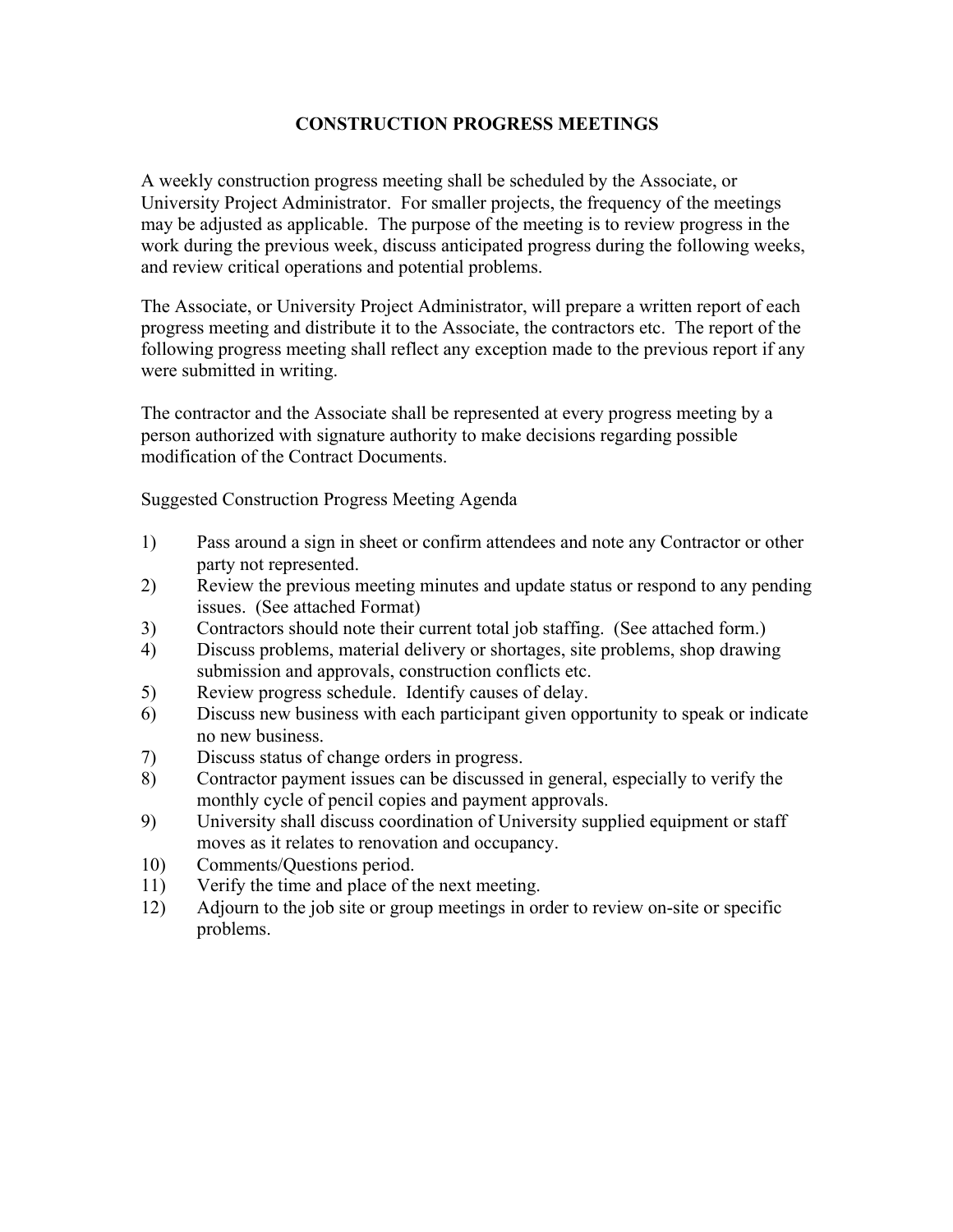#### **CONTRACTOR WEEKLY PROGRESS STATEMENT**

Contractor: Prepared by: Date:

Work completed for the previous week:

Work planned for the next two weeks:

#### **EEO/WORK FORCE ANALYSIS**

For the previous week indicate the following:

Minority Workers: Female Workers: Total Workers: